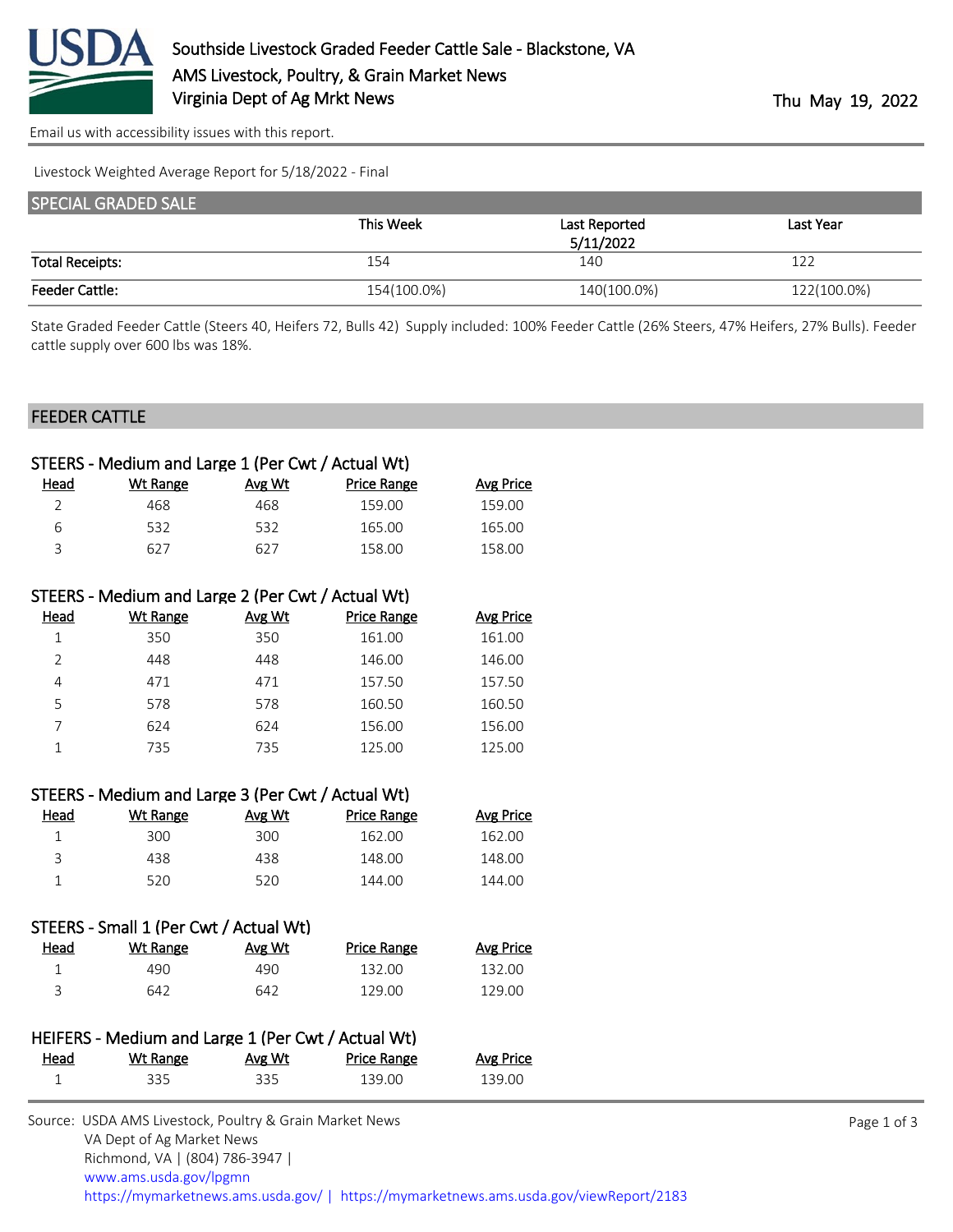

[Email us with accessibility issues with this report.](mailto:mars@ams.usda.gov?subject=508%20issue)

| 15 | 459 | 459 | 144.50 | 144.50 |
|----|-----|-----|--------|--------|
|    | 553 | 553 | 141.50 | 141.50 |
|    | 638 | 638 | 136.00 | 136.00 |

# HEIFERS - Medium and Large 2 (Per Cwt / Actual Wt)

| Head | Wt Range | Avg Wt | <b>Price Range</b> | Avg Price |
|------|----------|--------|--------------------|-----------|
| 9    | 360-370  | 362    | 136.00-143.50      | 141.81    |
| 10   | 454      | 454    | 143.50             | 143.50    |
|      | 515      | 515    | 133.00             | 133.00    |
| 6    | 565      | 565    | 133.00             | 133.00    |
|      | 623      | 623    | 133.00             | 133.00    |
|      |          |        |                    |           |

## HEIFERS - Medium and Large 3 (Per Cwt / Actual Wt)

| Head           | Wt Range | Avg Wt | <b>Price Range</b> | Avg Price |
|----------------|----------|--------|--------------------|-----------|
| $\mathfrak{D}$ | 365      | 365    | 137.00             | 137.00    |
| $\mathcal{P}$  | 445      | 445    | 120.00             | 120.00    |
|                | 545      | 545    | 118.00             | 118.00    |
| 3              | 550      | 550    | 126.00             | 126.00    |
|                | 600      | 600    | 117.00             | 117.00    |

### HEIFERS - Small 1 (Per Cwt / Actual Wt)

| Head | Wt Range | Avg Wt | Price Range | Avg Price |
|------|----------|--------|-------------|-----------|
|      | 370      | 370    | 131.00      | 131.00    |
|      | 435      | 435    | 131.00      | 131.00    |
|      | 538      | 538    | 125.00      | 125.00    |

### BULLS - Medium and Large 1 (Per Cwt / Actual Wt)

| Head | Wt Range | Avg Wt | <b>Price Range</b> | <b>Avg Price</b> |
|------|----------|--------|--------------------|------------------|
|      | 300      | 300    | 173.00             | 173.00           |
| 4    | 435      | 435    | 157.00             | 157.00           |
| 3    | 455-493  | 480    | 118.00-148.00      | 138.53           |
| 4    | 578      | 578    | 145.00             | 145.00           |
| ς    | 672      | 672    | 138.00             | 138.00           |
|      | 710      | 710    | 104.00             | 104.00           |

## BULLS - Medium and Large 2 (Per Cwt / Actual Wt)

| Head | Wt Range | Avg Wt | Price Range | Avg Price |
|------|----------|--------|-------------|-----------|
|      | 313      | 313    | 172.00      | 172.00    |
|      | 420      | 420    | 152.00      | 152.00    |
| 6    | 492      | 492    | 147.50      | 147.50    |
| 5    | 557      | 557    | 145.00      | 145.00    |
|      | 670      | 670    | 120.00      | 120.00    |
|      |          |        |             |           |